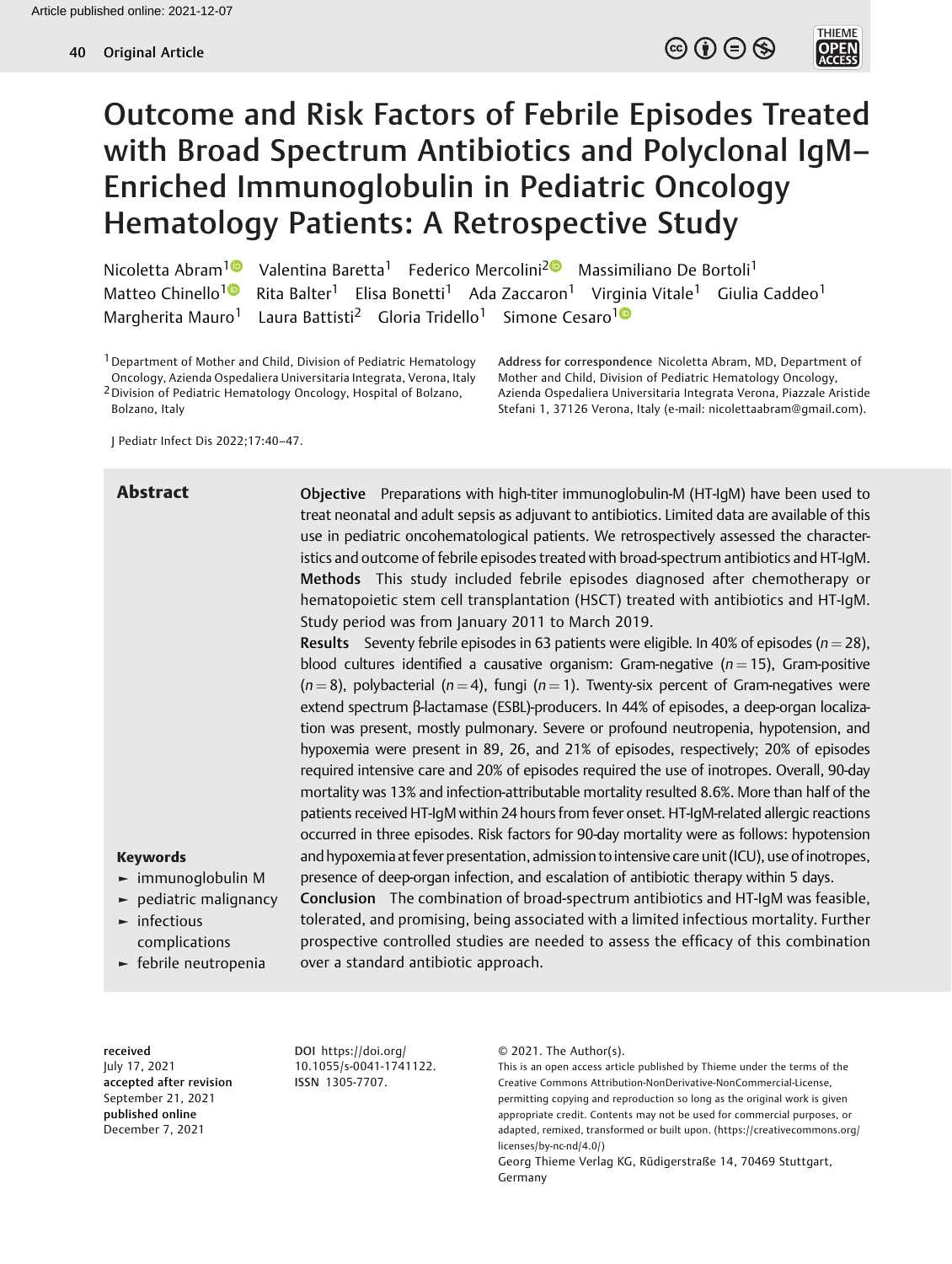# Introduction

Infectious complications, such as febrile neutropenia, bacteremia, and septic shock, are frequently observed in pediatric patients after chemotherapy or hematopoietic stem cell transplantation (HSCT). The pathogenesis of these infections is primarily related to the compromisation of innate immunity (mucosal and skin barriers and neutropenia) induced by chemotherapy that allows commensal bacteria to spread and invade blood and deep organs. The approximate rate of occurrence is 0.76 febrile episodes every 30 days of severe neutropenia. $1$  To avoid the risk of death associated with bacterial infections, the recommendation is to treat empirically every febrile episode with broad spectrum antibiotics.<sup>2</sup>

Pentaglobin (Biotest, Germany) is a commercial preparation of polyvalent immunoglobulin (Ig) with high-titer of IgM (HT-IgM) obtained from a plasma pool of thousands of donors. It contains IgM and IgA and has a lower content of IgG (IgM, 12%; IgA, 12%; and IgG, 76% of total Ig content, equal to 50 mg/mL) compared with conventional intravenous Ig (IVIg) which contains predominantly IgG (more than 95%). This composition confers to HT-IgM particular features, most of which are attributable to IgM. Several studies, both in vitro and in vivo, showed that the opsonizing activity of HT-IgM against different bacterial strains is higher than that of preparations containing predominantly IgG due to the better efficiency of fixing complement.<sup>3,4</sup> In fact, the pentameric structure of IgM allows to bind C1q a thousand times more powerfully than IgG, triggering complement-mediated bacterial lysis and enhancing phagocytosis more effectively.<sup>5,6</sup> HT-IgM preparation contains neutralizing antibodies against several bacterial toxins, such as the exotoxin released by Staphylococci spp. and Streptococci spp., and antibodies directed against lipopolysaccharide, that have an important role in the pathogenesis of Gram-negative sepsis.<sup>7</sup> Moreover, HT-IgM has an immunomodulating activity related to the presence of antibodies neutralizing different proinflammatory cytokines, such as TNF-α and anaphylatoxins (C3a and C5a), and to antiapoptotic action on leukocytes that it exerts.<sup>7,8</sup> Recently, a beneficial effect of HT-IgM administration on microvascular perfusion parameters was demonstrated in humans. $9,10$  This is in line with positive effects of IgM on septic encephalopathy and the integrity of the function of the blood–brain barrier $10-12$  and could help to protect from sepsis related multiorgan failure.

The use of HT-IgM as adjuvant therapy in patients with bacteremia and/or sepsis is debated because of conflicting results in adult and neonatal settings, $13-19$  and there are limited data on their use in pediatric oncohematological patients. We retrospectively analyze the characteristics, outcomes, and risk factors of febrile episodes treated with broad-spectrum antibiotic therapy and HT-IgM in children with hematological oncological diseases.

## Materials and Methods

This study was conducted in two Italian pediatric Hematology Oncology Units from January 2011 to March 2019 and focused on the characteristics and the outcome of neutropenic febrile episodes treated with broad-spectrum antibiotics and HT-IgM, administered within 72 hours from fever onset as adjuvant therapy. In these centers, the policy was to start early HT-IgM when the patient was considered by the clinician in charge at higher risk for complicated infections for one of the following risk factors: high fever  $(>39^{\circ}C)$  not responding to antipyretics, hemodynamic instability (hypoxemia <95%, tachypnea, and hypotension), history of previous sepsis, and colonization by Gram-negative antibioticresistant bacteria. HT-IgM was administered according to the package indications at the dose of 5 mL (250 mg)/kg/day at maximum infusion rate of 0.4 mL/kg/hour, after premedication with antihistamine. Retrospective data collection was approved by Ethics Committee and was performed according to Italian regulation for the general data protection.

Fever was defined as body temperature  $\geq$ 38°C not related to allergic reaction, blood hemocomponents infusion, or drug administration; neutropenia was defined as an absolute neutrophil count (ANC)  $<$  1,000/mm<sup>3</sup>, severe neutropenia as an ANC  $<$  500/mm<sup>3</sup>, and profound neutropenia as an ANC  $<$ 100/mm<sup>3</sup>. For the purposes of this study, any modification of initial empiric antibiotic regimen by addition of one or more antibiotic within 5 days was considered as escalation therapy, whereas any reduction of the initial empiric antibiotic regimens within 7 days was considered as deescalation therapy.

The following information were extracted from clinical chart and laboratory database: demographic characteristics (age at febrile episode and gender); type of underlying disease (diagnosis and treatment phase) and HSCT; characteristics of the febrile episode (duration of fever, presence of hypotension [BP  $<$  5th percentile for age] or hypoxemia [SaO<sub>2</sub>] <95%], need for admission to intensive care unit (ICU), inotrope administration, concomitant deep-organ infection, and type of organ involvement); microbiological data (type of organism isolated in the blood cultures performed at the diagnosis of the episode); antibiotic resistance profile of the isolated bacteria (extend spectrum β-lactamase [ESBL] or carbapenemase production for Gram-negative bacteria and vancomycin resistance for Gram-positive bacteria); type of empiric antibiotic therapy (regimens for Gram-negative non ESBL-producers, for ESBL-producers, and for carbapenemase-producers); antibiotic prophylaxis, antifungal and antiviral prophylaxis, and therapies; and timing of HT-IgM administration ( $<$ 24 hours, 24–48 hours, and  $>$ 48–72 hours from fever onset), dose, and HT-IgM-related side effects.

Descriptive statistics, such as the absolute frequencies and percentages for categorical variables, median values, and ranges for continuous variables, was used to present the data.

Overall survival curve was estimated using the cumulative incidence method, considering the time interval between date of fever onset and date of death, the 90-day follow-up date, or next episode for patients who died, survived without episode, or developed a further episode, respectively. The occurrence of a further episode was considered as competing event. A risk factor analysis for 90-day survival was performed assessing the following factors: age,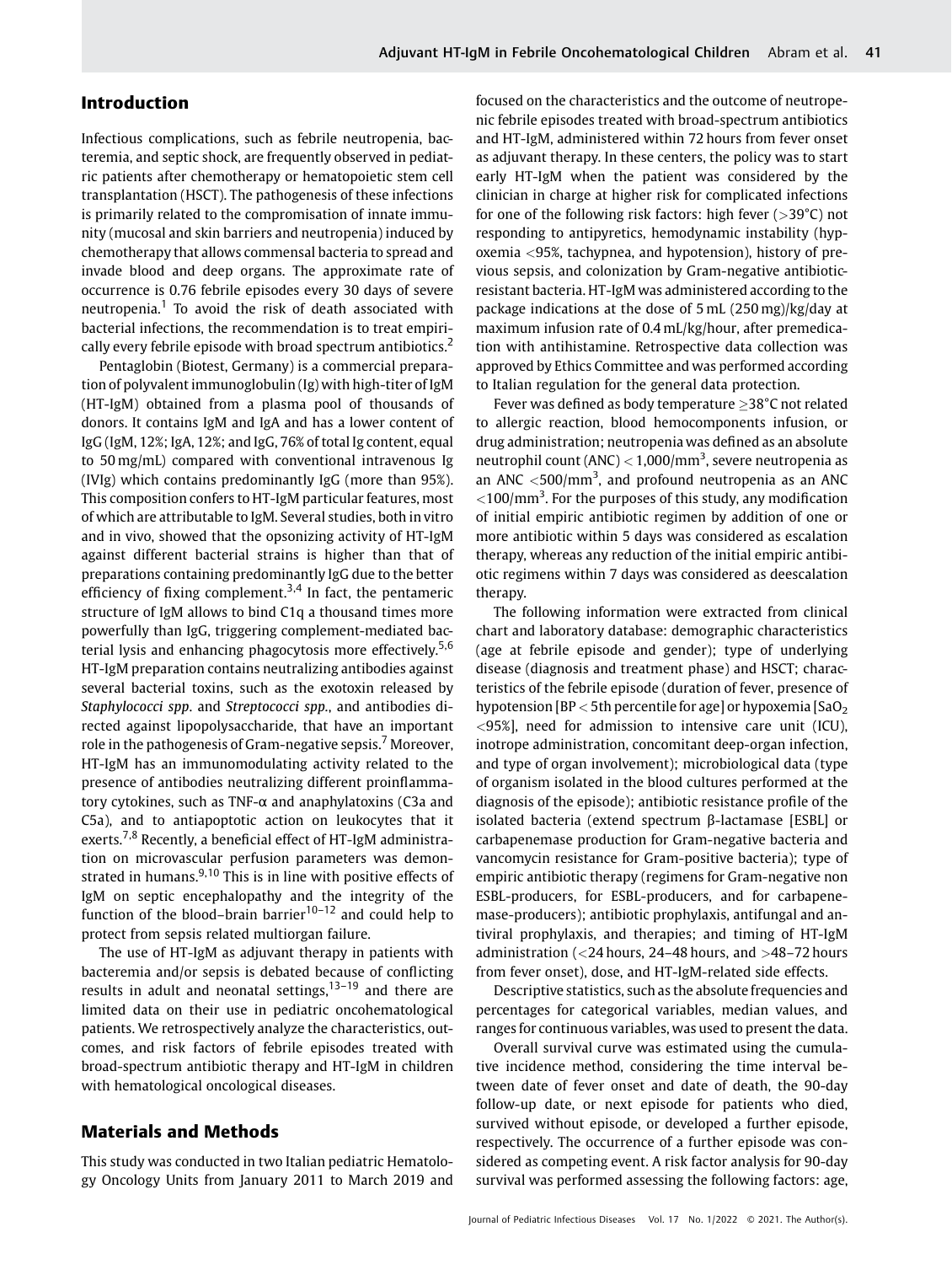gender, underlying disease, HSCT, treatment phase, severity of neutropenia, presence of hypotension, hypoxemia and signs of infection, admission to ICU, use of inotropes, proven bacteremia, escalation or deescalation of the antibiotic therapy, antifungal and antiviral treatment, and timing of HT-IgM administration.

The comparison between groups was performed using Chi-square or Fisher's exact test for categorical variables and by Mann–Whitney test for continuous variables. A p-value of <0.05 was considered statistically significant. All analyses were performed using the statistical software SAS version 9.4 (by SAS Institute Inc., Cary, North Carolina, United States).

## Results

During the study period, 103 courses of HT-IgM were administered in 90 patients; of these, 27 courses were excluded from the study because HT-IgM was administered beyond 72 hours from fever onset and 6 courses were excluded because HT-IgM was administered in absence of fever as replacement therapy for hypogammaglobulinemia in patients considered by clinicians at risk for severe infection. Eventually, 70 episodes in 63 patients were eligible for the study. Six patients had multiple episodes: five patients had two episodes and one had three episodes.

The clinical and demographic characteristics of 70 febrile episodes are showed in ►Table 1. The most frequent underlying diseases were acute leukemia and non-Hodgkin's lymphoma  $(n = 46, 65.7%)$ , followed by other nonmalignant diseases  $(n = 13, 18.6\%)$  and other malignancy  $(n = 11, 15.7\%).$ 

In 26 episodes (37.1%), patient had received an HSCT, allogeneic in 21 patients (80.8%) and autologous in 5 patients (19.2%); the stem cell source was bone marrow in 17 (65.4%), peripheral blood in 6 (23.1%), and cord blood in 3 patients (11.5%).

Forty febrile episodes (57.1%) occurred after the diagnosis of the malignancy, with an equal distribution between induction/reinduction phase ( $n = 20$ , 50%) and other treatment phases ( $n = 20, 50\%$ ). Twenty-three episodes (32.9%) occurred after HSCT at a median time of 6 days from transplant (range: 2–211). Four episodes (5.7%) occurred during chemotherapy for relapse. In two episodes, the treatment phase was a transfusion-dependence for severe bone marrow aplasia and in one the patient had an ALL in progression after HSCT on palliative care.

The median duration of febrile episodes was 5 days (range: 1–32 days).

Overall, 30 episodes (42.9%) were on antibiotic prophylaxis (ampicillin 15, amoxicillin/clavulanic acid 12, and ciprofloxacin 3), 39 episodes (55.7%) were on antifungal prophylaxis (fluconazole 22, liposomal amphotericin B 7, voriconazole 8, and micafungin 2), and 31 episodes (44.3%) were on antiviral prophylaxis (acyclovir 30 and foscarnet 1).

Moderate neutropenia, severe neutropenia, and profound neutropenia were present in 5 (7.1%), 10 (14.3%), and 52 episodes (74.3%), respectively. Median value of absolute neutrophil count in neutropenic episodes resulted 30/mm<sup>3</sup> (range: 0–990/mm<sup>3</sup>).

Table 1 Characteristics of the population

| Characteristics of febrile episodes ( $n = 70$ ) | n (%)          |  |
|--------------------------------------------------|----------------|--|
| Age at fever diagnosis (y)                       |                |  |
| Median                                           | 10.3           |  |
| Range                                            | $0.4 - 18.0$   |  |
| Underlying disease                               |                |  |
| Acute leukemia/non-Hodgkin's lymphoma            | 46 (65.7)      |  |
| Solid tumors                                     | 11(15.7)       |  |
| Nonmalignant diseases                            | 13 (18.6)      |  |
| Diagnosis                                        |                |  |
| Acute lymphoblastic leukemia                     | 24 (34.3)      |  |
| Acute myeloid leukemia                           | 20 (28.6)      |  |
| Aplastic anemia                                  | 8(11.4)        |  |
| Osteosarcoma                                     | 3(4.3)         |  |
| Ewing's sarcoma                                  | 3(4.3)         |  |
| Atypical teratoid/rhabdoid tumor                 | $\overline{2}$ |  |
| Familial hemophagocytic lymphohistiocytosis      | $\overline{2}$ |  |
| Non-Hodgkin's lymphoma                           | $\overline{2}$ |  |
| Hodgkin's lymphoma                               | 1              |  |
| Ganglioneuroblastoma                             | 1              |  |
| Embryonal rhabdomyosarcoma                       | 1              |  |
| Beta-thalassemia major                           | 1              |  |
| Congenital neutropenia                           | 1              |  |
| Severe combined immunodeficiency                 | 1              |  |

Hypotension and hypoxemia were observed in 18 (25.7%) and 15 episodes (21.4%), respectively; 14 episodes (20%) required inotropes while in 14 episodes (20%), the patient was admitted to ICU. Concomitant organ infection was recorded in 31 episodes (44.3%). The most frequent single site of infection was pulmonary ( $n = 19, 61.3\%$ ), followed by skin and soft tissue ( $n = 4$ , 12.9%), gastrointestinal ( $n = 1$ , 3.2%) and other sites ( $n = 3$ , 9.7%). In four episodes (12.9%), there were infectious signs both at respiratory and gastrointestinal level.

Overall, blood cultures were positive in 28 episodes (40%). The most frequent isolated agents were Gram-negative bacteria ( $n = 15$ , 53.6% as single isolation,  $n = 19$  as polymicrobial isolation, and 59.4% of total isolated microorganisms), followed by Gram-positive ( $n = 8$ , 28.6% as single isolation,  $n = 12$  as polymicrobial isolation, and 37.5% of total isolated microorganisms). In four episodes (14.3%), blood cultures were polymicrobial (two episodes with one Gramnegative and one Gram-positive, one episode with two Gram-negative, and one episode with two Gram-positive), whereas one episode (3.6%) was associated with candidemia.  $\blacktriangleright$ Table 2 lists the organisms isolated.

In five episodes, the isolated microorganism was a Gramnegative ESBL-producer strain. Neither Gram-negative carbapenemase-producers nor Gram-positive vancomycin-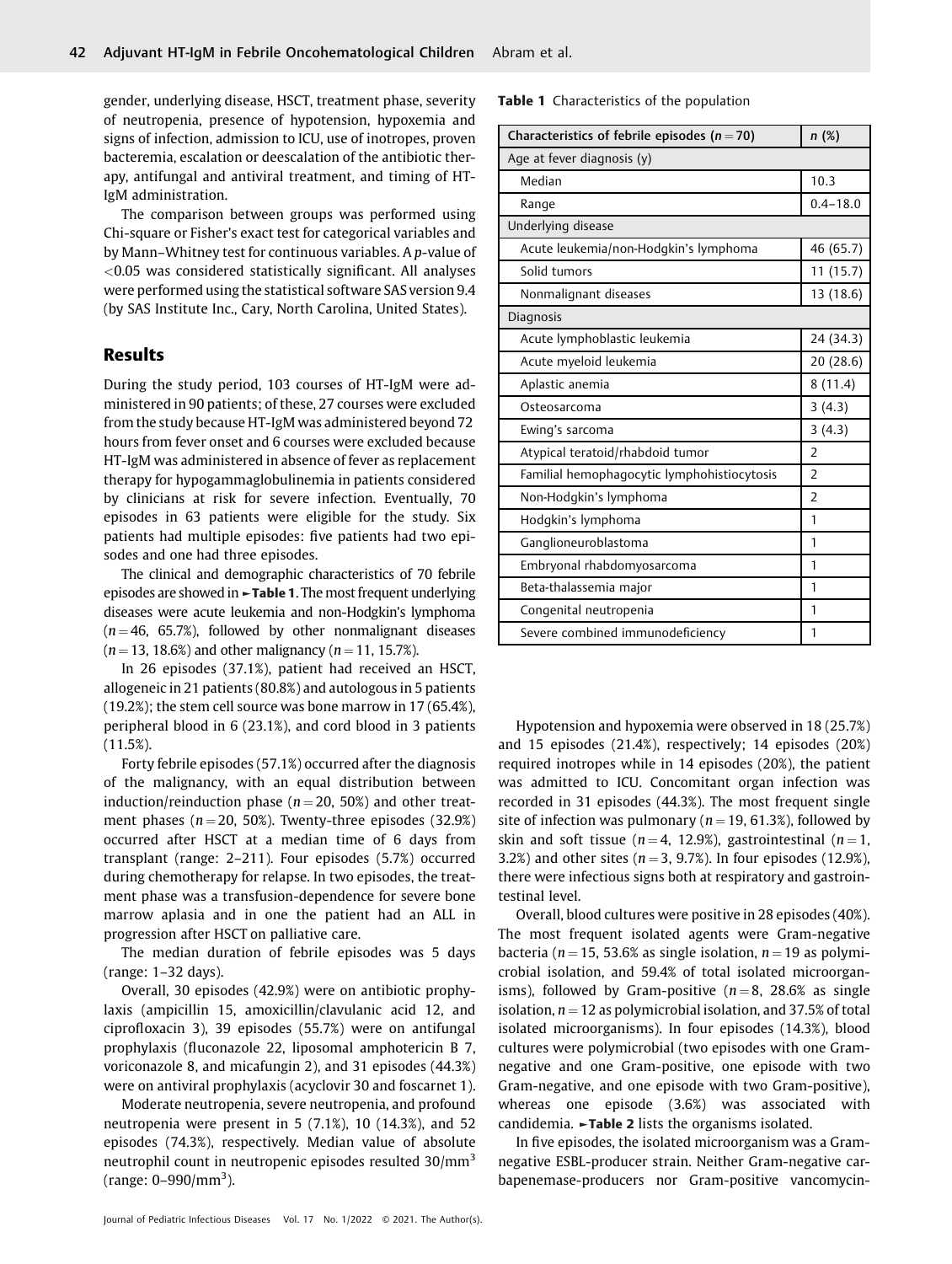Table 2 Microorganisms isolated from initial blood cultures

| Isolated microorganisms ( $n = 32$ ) |                |
|--------------------------------------|----------------|
| Bacteria                             | 31 (96.9)      |
| Gram-negative                        | 19 (59.4)      |
| Escherichia coli                     | 7(21.9)        |
| Pseudomonas aeruginosa               | 6(18.8)        |
| Klebsiella pneumoniae                | 4(12.5)        |
| Acinetobacter spp.                   | 1              |
| Enterobacter cloacae                 |                |
| Gram-positive                        | 12 (37.5)      |
| Streptococcus mitis                  | 4(12.5)        |
| Staphylococcus epidermidis           | $\mathcal{P}$  |
| Staphylococcus haemolyticus          | $\overline{2}$ |
| Staphylococcus hominis               | 1              |
| Streptococcus salivarius             | 1              |
| Enterococcus faecium                 | 1              |
| Rothia spp.                          | 1              |
| Fungi                                | 1              |
| Candida parapsilosis                 | 1              |

resistant strains were isolated. Rate of Gram-negative ESBLproducers bacteria resulted 26.3%.

►Table 3 shows the antibiotic therapy that lasted for a median of 14 days (range:  $5-49$  days). Most episodes ( $n = 68$ , 97.1%) were treated with a combined antibiotic therapy.

In 26 episodes (37.1%), the empiric antibiotic therapy was escalated within 5 days, mainly by substitution of broadspectrum penicillin or third/fourth-generation cephalosporin with meropenem  $(n=22)$  or adding metronidazole  $(n = 4)$ . In five episodes (7.1%), a deescalation strategy was used within 7 days from antibiotic onset through the withdrawal of vancomycin  $(n = 3)$ , teicoplanin and amikacin  $(n = 1)$ , and ceftazidime and amikacin  $(n = 1)$ .

Moreover, an empiric antifungal therapy was started in 38 febrile episodes (54.3%) between 5 and 7 days after the beginning of fever by adding liposomal amphotericin B  $(n = 25)$ , echinocandins  $(n = 9)$ , or voriconazole  $(n = 4)$ . An antiviral therapy was started during the course of febrile episode in six HSCT patients (8.6%) for cytomegalovirus-DNAemia  $(n = 4,$  ganciclovir) and adenovirus-DNAemia  $(n = 2, b$ rincidofovir).

HT-IgM was started within 24 hours from fever onset in 40 febrile episodes (57.1%), between 24 and 48 hours in 24 (34.3%) and between 48 and 72 hours in 6 (8.6%). Median time between fever onset and HT-IgM administration was 1 day (range: 0–3 days). In 58 episodes (82.9%) it was used the standard dosage of 5 mL (250 mg)/kg/day for 3 consecutive days, whereas in 12 (17.1%), a dosage of 3 to 4 mL/kg/day was administered. HT-IgM-related allergic reactions occurred in three febrile episodes (4.3%). One patient presented cough, vomit, and widespread skin marbling shortly after the start of the first infusion; one patient had mild dyspnea during the second infusion which was completed, and generalized itching and diffuse crampy pains during the infusion of day third which was withdrawn; one patient presented an erythematosus rush at hands and mouth after the start of the first infusion. The two more severe allergic reactions were treated with systemic corticosteroids and the withdrawal of HT-IgM infusion, while the mild skin reaction without systemic signs was treated only by repeating antihistamine.

Death occurred in nine patients within 90 days from fever onset. Six patients died of septic shock and multiorgan failure (4 within day 30 and 2 after day 30, at days 32 and 37 from fever onset); all but one had a documented bacteremia: Gram-negative in two patients (one Pseudomonas aeruginosa and one Escherichia coli ESBL-producer), Grampositive in one (Staphylococcus haemolyticus) and polymicrobial in two (one E. coli ESBL-producer and Enterococcus faecium and one Klebsiella pneumoniae and P. aeruginosa). The remaining three patients died of cytomegalovirus (CMV) pneumonia and encephalitis ( $n = 1$ , at day 48 from fever onset), cerebral hemorrhage ( $n = 1$ , at day 66), and pulmonary aspergillosis and chronic GvHD ( $n = 1$ , at day 68). The median time from the onset of fever to death was 32 days (range: 5–68 days). The 90-day infection-attributable mortality was 8.6%. The 30-day overall survival (OS) was 94.3% (confidence interval [CI]: 87.1–98.2%) and 90-day OS was 87.1% (CI: 78.1–93.7%; ►Fig. 1).

| First-line antibiotic therapy ( $n = 70$ )                                                                                                                                                      | n(%)      |
|-------------------------------------------------------------------------------------------------------------------------------------------------------------------------------------------------|-----------|
| Monotherapy                                                                                                                                                                                     |           |
| Cefepime                                                                                                                                                                                        |           |
| Piperacillin/tazobactam                                                                                                                                                                         |           |
| Combination therapy                                                                                                                                                                             | 68 (97.1) |
| Amikacin + ceftazidime (or cefepime or piperacillin/tazobactam or ampicillin/sulbactam or ceftriaxone or<br>cefotaxime) + vancomycin (or teicoplanin) without or with metronidazole $(6, 8.5%)$ | 44 (62.7) |
| Amikacin + meropenem + vancomycin (or teicoplanin) without or with metronidazole $(3, 4.3%)$                                                                                                    | 14 (20)   |
| Meropenem + vancomycin (or teicoplanin) Without or with metronidazole $(4, 5.8%)$                                                                                                               | 7(10.1)   |
| Amikacin + ceftazidime (or piperacillin/tazobactam)                                                                                                                                             | 3(4.3)    |

| <b>Table 3</b> Antibiotic therapy |  |  |
|-----------------------------------|--|--|
|-----------------------------------|--|--|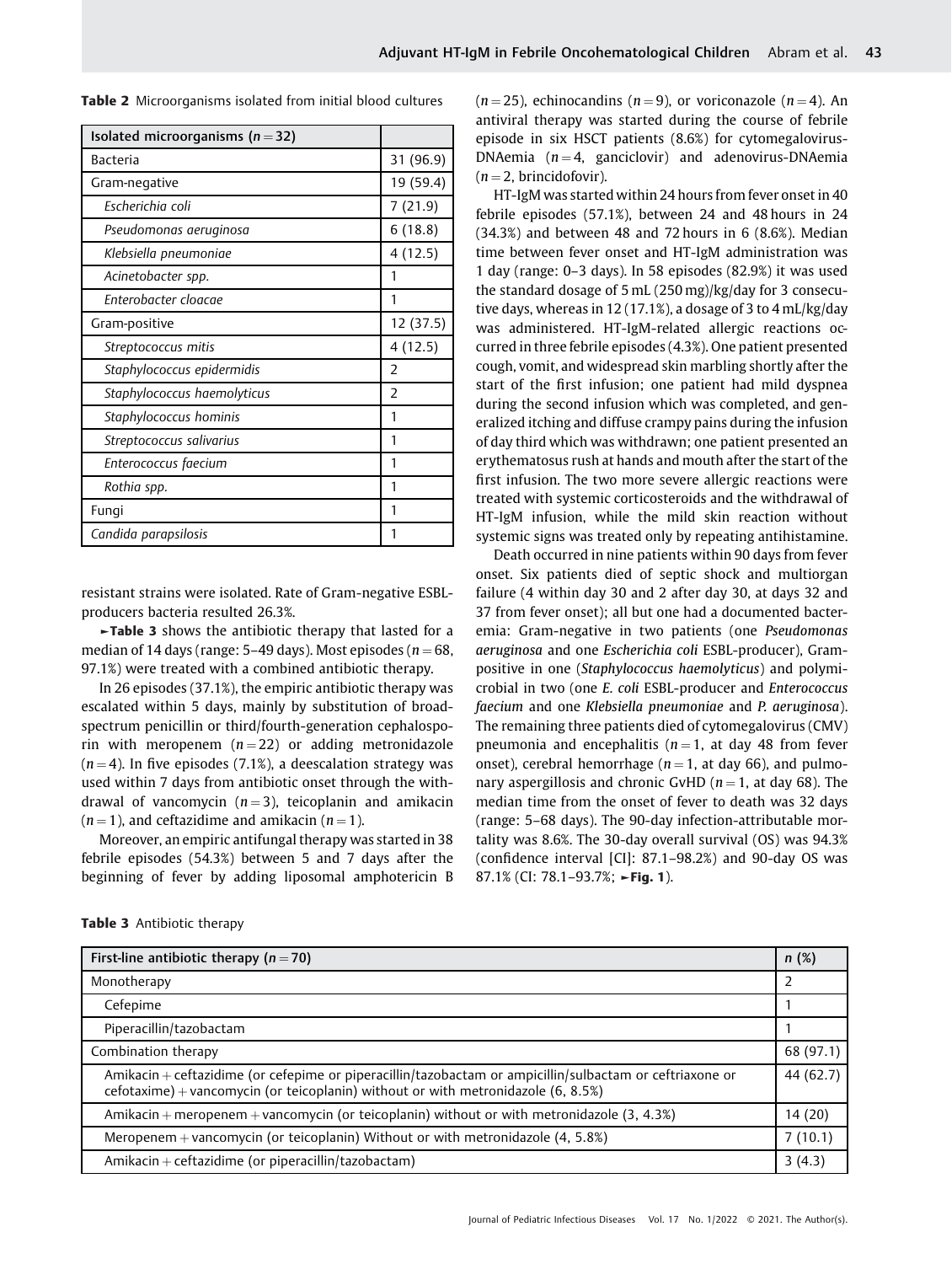

Fig. 1 The 90-day mortality is showed.

In univariate analysis, the factors associated significantly with a lower 90-day OS were related to the severity of the infection: the presence of hypotension or hypoxemia, need for the admission to ICU, use of inotropes, deep-organ involvement, and escalation of empiric antibiotic therapy within five days ( $\blacktriangleright$ **Table 4**).

#### Discussion

The use of polyclonal HT-IgM in pediatric oncohematological patients is based on the rationale of a severe impairment of both innate and acquired immunity which makes them highly vulnerable to infections. In this condition, antibiotic therapies, even if they include broad-spectrum and bactericidal drugs, may be only partially effective. HT-IgM provides one of the key components of innate immunity, that is, the natural IgM highly efficient in opsonizing pathogens and neutralizing toxins, and IgG specific for a wide range of antigens, reflecting the immunization of the several plasma donors. Moreover, the antiapoptotic effect of IVIg on leucocytes may contribute to support immune system and the benefits on microcirculation could protect tissues and organs from septic damage. Considering that polyclonal HT-IgM administration is not routinely used in the treatment of neutropenic febrile episodes in children with cancer, $2$  its use in combination with antibiotics may contribute to

Journal of Pediatric Infectious Diseases Vol. 17 No. 1/2022 © 2021. The Author(s).

improve the response rate through a synergic action and to reduce mortality in patients with severe bacterial infections.

In this study, we presented the largest series of febrile episodes treated with HT-IgM in addition to antibiotic therapy in pediatric oncohematological patients. First of all, we observed that HT-IgM administration was well tolerated, allergic reactions being recorded only in three episodes (4%), and causing the withdrawal of HT-IgM only in two of them.

Fifty-seven percent of the febrile episodes occurred during chemotherapy after a first diagnosis of malignancy. The distribution between more and less intensive chemotherapy phases (induction/reinduction vs. others) was equal (50 vs. 50%). The mechanisms that promote bacterial infections in early or late chemotherapy phases are the same, such as severe neutropenia, mucositis, lymphopenia, and hypogammaglobulinemia. The same factors are important in determining bacterial complication in the early preengraftment period after HSCT. In this study, 33% of the episodes occurred after HSCT at a median time of 6 days.

Importantly, bacteremia was documented in 40% of episodes and the most frequent isolated agents were Gramnegative bacteria, 26% of them being ESBL-producers. The increase of antibiotic resistance is an emerging problem of the last years. Our rate is higher than that of 18% reported in a survey of the Fourth European Conference on Infections in Leukemia Group (ECIL-4)<sup>20</sup> and is more in line with the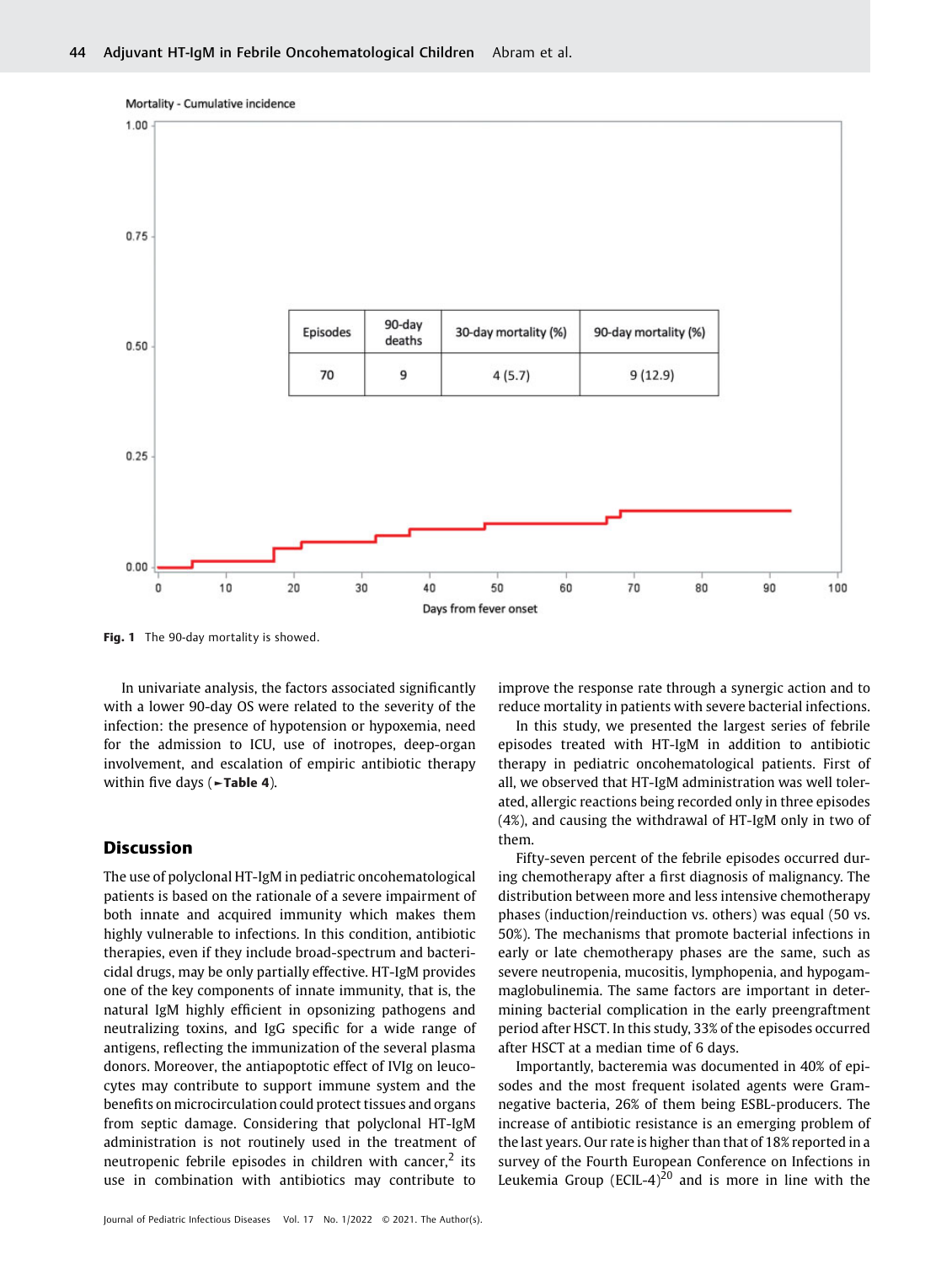|                                                   |                        | Survivors $(n=61)$<br>n(%) | Deceased $(n=9)$<br>n(%) | p-Value |
|---------------------------------------------------|------------------------|----------------------------|--------------------------|---------|
| Gender                                            | F                      | 29 (96.7)                  | 1(3.3)                   | 0.07    |
|                                                   | M                      | 32 (80.0)                  | 8(20.0)                  |         |
| Age (y)                                           | Median                 | 10.0                       | 13.6                     | 0.17    |
|                                                   | Range                  | $0.4 - 19.0$               | $0.5 - 22.0$             |         |
| Underlying disease                                | AL/NHL                 | 41 (89.1)                  | 5(10.9)                  | 0.48    |
|                                                   | Other                  | 20 (83.3)                  | 4(16.7)                  |         |
| Presence of HSCT                                  | No                     | 40 (90.9)                  | 4(9.1)                   | 0.28    |
|                                                   | Yes                    | 21(80.8)                   | 5(19.2)                  |         |
| Treatment phase <sup>a</sup>                      | CT                     | 37 (92.5)                  | 3(7.5)                   | 0.41    |
|                                                   | <b>HSCT</b>            | 19 (82.6)                  | 4(17.4)                  |         |
|                                                   | CT after relapse       | 4(100.0)                   | 0(0.0)                   |         |
| Severe neutropenia (ANC $<$ 500/mm <sup>3</sup> ) | N <sub>o</sub>         | 5(62.5)                    | 3(37.5)                  | 0.06    |
|                                                   | Yes                    | 56 (90.3)                  | 6(9.7)                   |         |
| Hypotension                                       | No                     | 48 (92.3)                  | 4(7.7)                   | 0.04    |
|                                                   | Yes                    | 13 (72.2)                  | 5(27.8)                  |         |
| Hypoxemia                                         | No                     | 51 (92.7)                  | 4(7.3)                   | 0.02    |
|                                                   | Yes                    | 10(66.7)                   | 5(33.3)                  |         |
| Admission to ICU                                  | No                     | 53 (94.6)                  | 3(5.4)                   | 0.001   |
|                                                   | Yes                    | 8(57.1)                    | 6(42.9)                  |         |
| Use of inotropes                                  | No                     | 53 (94.6)                  | 3(5.4)                   | 0.001   |
|                                                   | Yes                    | 8(57.1)                    | 6(42.9)                  |         |
| Deep-organ involvement                            | No                     | 39 (100.0)                 | 0(0.0)                   | 0.0003  |
|                                                   | Yes                    | 22 (71.0)                  | 9(29.0)                  |         |
| Positivity of blood culture                       | No                     | 39 (92.9)                  | 3(7.1)                   | 0.14    |
|                                                   | Yes                    | 22 (78.6)                  | 6(21.4)                  |         |
| Escalation of antibiotic therapy within 5 days    | No                     | 41 (95.3)                  | 2(4.7)                   | 0.02    |
|                                                   | Yes                    | 20(74.1)                   | 7(25.9)                  |         |
| Deescalation of antibiotic therapy                | No                     | 57 (87.7)                  | 8(12.3)                  | 0.5     |
| within 7 days                                     | Yes                    | 4(80.0)                    | 1(20.0)                  |         |
| Antifungal therapy                                | No                     | 29 (90.6)                  | 3(9.4)                   | 0.49    |
|                                                   | Yes                    | 32 (84.2)                  | 6(15.8)                  |         |
| Antiviral therapy                                 | No                     | 57 (89.1)                  | 7(10.9)                  | 0.17    |
|                                                   | Yes                    | 4(66.7)                    | 2(33.3)                  |         |
| Timing of HT-IgM administration                   | Within 24 hours        | 33 (82.5)                  | 7(17.5)                  | 0.28    |
|                                                   | Between 24and 72 hours | 28 (93.3)                  | 2(6.7)                   |         |

Abbreviations: AL, acute leukemia; ANC, absolute neutrophil count; CT, computed tomography; F, female; HSCT, hematopoietic stem cell transplantation; HT, high-titer; ICU, intensive care unit; Ig, immunoglobulin; M, male; NHL, non-Hodgkin lymphoma. <sup>a</sup>Three patients neither in chemotherapy nor in transplant phases were not included in the analysis.

results of an intercontinental study on antibiotic resistance rates among Gram-negative bacteremia in HSCT patients that ranged from 25 to 49%.<sup>21</sup>

Only two febrile episodes were treated with an antibiotic monotherapy, whereas in the great majority of cases, it was used a broad-spectrum antibiotic combination which included an aminoglycoside and/or a glycopeptide in addition to the cephalosporin, ureidopenicillin, or carbapenem to obtain a broad coverage. This is in line with the severity of septic episode, as determined by the physician in charge at the start of the episode, and the recommendations to use empirically a broad antibiotic coverage in centers with a high incidence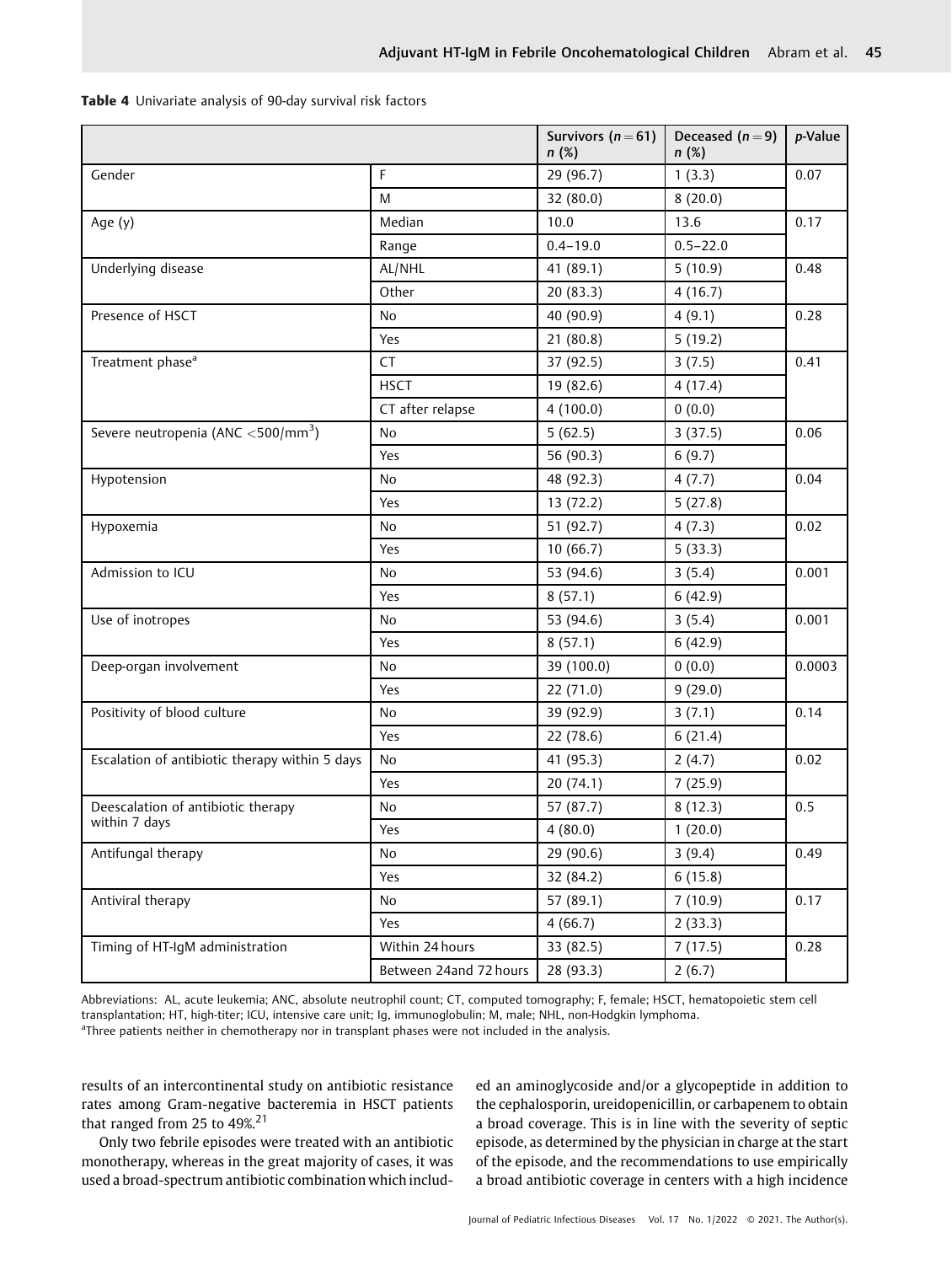of multidrug-resistant bacteria in patients hemodynamically unstable or with a previous history of sepsis or colonized with antibiotic-resistant bacteria.<sup>2,22,23</sup> Interestingly, a carbapenem-based combination of antibiotics was used in 30% of episodes and superimposable to the rate of ESBL-producers bacteria isolated from the blood. We can infer that the knowledge of individual risk factors, colonization status, and infectious history allowed to personalize the empirical antibiotic treatment. Noteworthy, the initial empiric antibiotic regimen was modified within 5 days from its start in 37% of episodes mainly through the introduction of meropenem, to cover Gram-negative ESBL-producers. This reflects the clinical management of the febrile episode according to the persistence of fever, the lack of improvement of other signs and symptoms of infection, the isolation of a Gram-negative resistant strain.2,22,23

On the other hand, a deescalation of antibiotic therapy was performed only in 7% of episodes, mostly through the suspension of vancomycin after the isolation from blood of Gram-negative bacteria. This testifies the difficulties for the clinicians to narrow the spectrum of empirical antibiotic treatment in case of no rapid defervescence or no rapid resolution of severe neutropenia or the lack bacterial isolation. Besides, an empiric antifungal therapy, mainly with liposomal amphotericin B, was started in 54% of episodes, as suggested by guidelines in case of persistence of fever.<sup>2,22</sup>

Overall mortality due to infectious complications in oncohematological children is reported lower than that observed in this study. In fact, the 5-year cumulative infection-related mortality rate in pediatric patients with acute lymphoblastic leukemia (ALL) and acute myeloid leukemia (AML) resulted  $2.4^{24}$  and  $11\%,^{25}$  respectively, and overall mortality rate for febrile neutropenia in children with cancer was reported as 0.75%, with a significantly greater mortality associated with sepsis, pneumonia, meningitis, and mycosis.<sup>26</sup> Importantly, Gram-negative bacteria were prevalent in deceased patients and one-third of these were ESBL-producers. These results are in line with the higher mortality of sepsis caused by Gram-negative bacteria and with the higher difficulty in treatment of infections in which are involved resistant strains.<sup>27,28</sup>

In this study, focuse on patients was considered at higher risk of severe infection complications and infectious death. The 90-day mortality by sepsis-related organ failure and septic shock was 8.6% which is inferior to percentages reported in other studies. In a recent retrospective study, the mortality rate due to severe sepsis in pediatric oncohematological patients resulted 23%,<sup>29</sup> and previous studies reported mortality rates between 16 and 48%.30–<sup>32</sup>

The impact of the severity of infections on risk of death is confirmed by univariate analysis, where the factors significantly associated with 90-day mortality were the presence of hypotension, hypoxemia, localized-organ-infection signs, the admission to ICU, the administration of inotropes and the need for escalation of empiric antibiotic therapy.

Due to the retrospective nature of our study, we cannot assess if the use of HT-IgM has had a role in determining a better outcome, but our experiencemay serve a basis for future prospective studies. Our results are consistent with those reported by Carlone et al who found that the adjuvant therapy with HT-IgM in pediatric HSCT patients was associated with a significant reduction of infection-related mortality rate. $33$ Furthermore, they also found a decrease in days of fever, number of antibiotics used to control infections, number of antibiotic therapy changes, and a lower incidence of relapsing febrile episodes during a 6-month follow-up.<sup>33</sup> A randomized controlled trial, performed in a pediatric intensive care setting, showed that the use of polyclonal HT-IgM as an adjuvant in the management of sepsis led to a significant reduction in mortality, length of stay, and occurrence of complications, especially disseminated intravascular coagulation.<sup>34</sup>

Despite some limitations, such as the retrospective design, the limited number of analyzed cases and the lack of control groups, this study suggests that the use of HT-IgM deserves further prospective investigation.

### Conclusion

We observed that the adjuvant treatment of febrile episodes with HT-IgM in pediatric oncohematological patients is feasible and well tolerated and that the outcome, in terms of infectionrelated mortality, seems to be more favorable compared with other studies. The use of HT-IgM in this population is based on the rationale of a severe impairment of innate and adaptative immunity, situation in which the antibiotics could not be total effective because of the lack of a concomitant efficient immune response. Therefore, HT-IgM could be helpful in treating infections, providing components of both innate and specific immunity. The present study would represent a starting point, indeed future prospective randomized studies are necessary to determine the real benefit of this strategy for these children.

Conflict of Interest None declared.

#### References

- 1 Castagnola E, Fontana V, Caviglia I, et al. A prospective study on the epidemiology of febrile episodes during chemotherapy-induced neutropenia in children with cancer or after hemopoietic stem cell transplantation. Clin Infect Dis 2007;45(10):1296–1304
- 2 Lehrnbecher T, Robinson P, Fisher B, et al. Guideline for the management of fever and neutropenia in children with cancer and hematopoietic stem-cell transplantation recipients: 2017 update. J Clin Oncol 2017;35(18):2082–2094
- 3 Garbett ND, Munro CS, Cole PJ. Opsonic activity of a new intravenous immunoglobulin preparation: Pentaglobin compared with sandoglobulin. Clin Exp Immunol 1989;76(01):8–12
- 4 Rossmann FS, Kropec A, Laverde D, Saaverda FR, Wobser D, Huebner J. In vitro and in vivo activity of hyperimmune globulin preparations against multiresistant nosocomial pathogens. Infection 2015;43(02):169–175
- 5 Ehrenstein MR, Notley CA. The importance of natural IgM: scavenger, protector and regulator. Nat Rev Immunol 2010;10(11):778–786